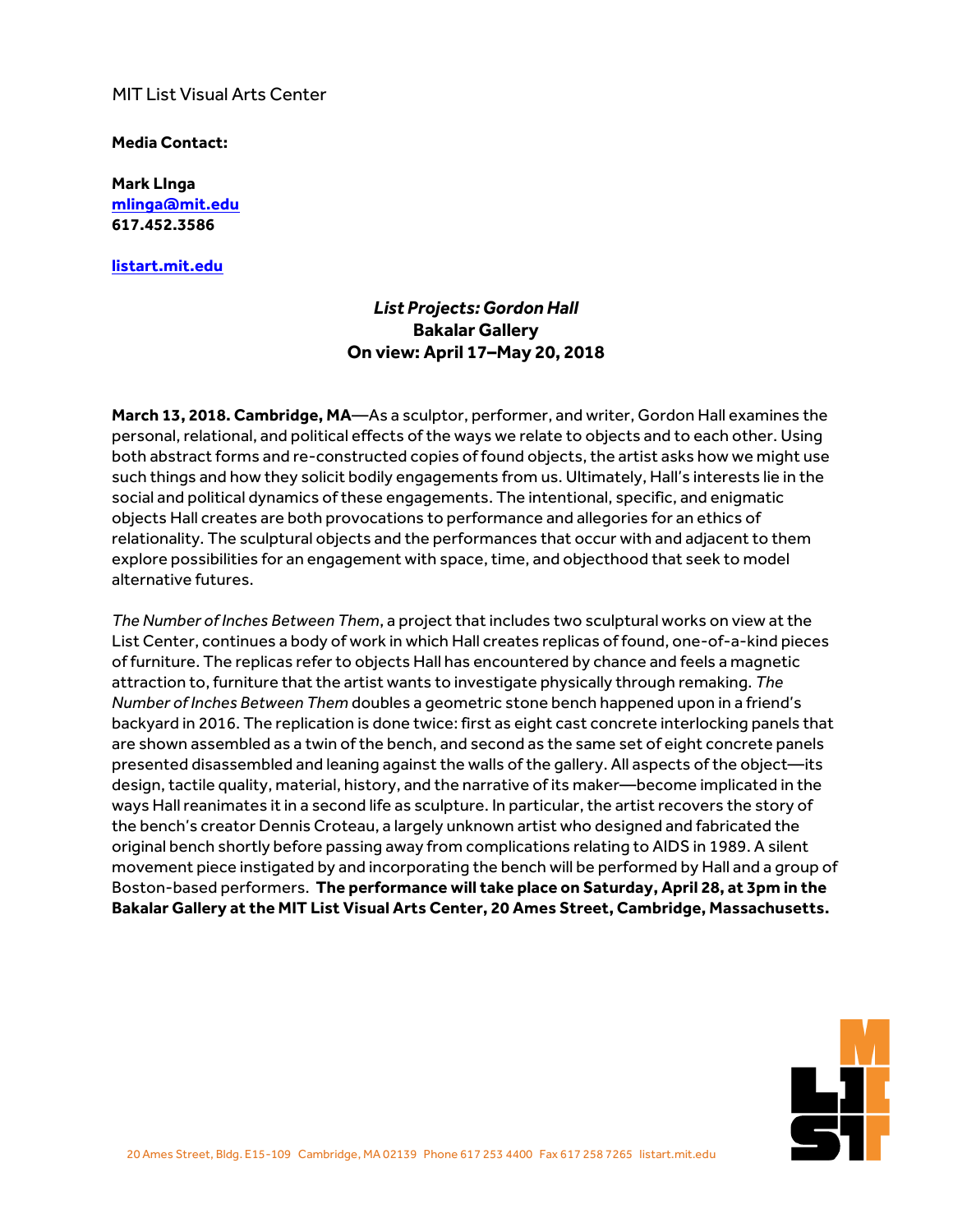The title *The Number of Inches Between Them* originates from a quote by Scott Burton, an artist who rose to prominence in the 1980s, recognized primarily for complicating the distinctions between sculpture and furniture. His granite and bronze furniture pieces are now included in major public art collections around the world. Here at MIT, Burton designed the settee, bench, and balustrade just outside ofthe Bakalar Gallery in the atrium ofthe List Center's Wiesner Building. Burton, an advocate for making art personal and social, once said ofthe experience he desired for the audiences of his *Behavior Tableaux* works, "...whatI want people to become aware of is the emotional nature ofthe number of inches between them." Like Croteau, Burton also passed away from AIDS-related complications in 1989. Hall's work is in conversation with both artists and their lives in a broader social context—considering vulnerability and care, the broader history and politics of support and compassion, and the structures that dictate the choreography of our bodies' as we engage with the built world.

Gordon Hall has performed and exhibited at the Renaissance Society, Chicago (2018); the Wysing Arts Centre, London (2017); Temple Contemporary, Philadelphia (2016); The Whitney Museum of American Art, New York (2015); the Brooklyn Museum, Brooklyn (2014); and SculptureCenter, Long Island City (2012).

*List Projects: Gordon Hall* is organized by Yuri Stone, Assistant Curator, MIT List Visual Arts Center.

Exhibitions at the List Center are made possible with the support of Fotene Demoulas & Tom Coté, Audrey & James Foster, Jane & Neil Pappalardo, Cynthia & John Reed, and Terry & Rick Stone. Additional support for *List Projects: Gordon Hall* has been provided by the Graham Foundation for Advanced Studies in the Fine Arts.

General operating support is provided by the Massachusetts Institute of Technology, the Council for the Arts at MIT, the Office of the Associate Provost at MIT, the MIT School of Architecture + Planning, the MassCultural Council, and many generous individual donors. The Advisory Committee Members ofthe List Visual Arts Center are gratefully acknowledged.

## **About the MIT List Visual Arts Center**

Located in Cambridge, Massachusetts, the List Visual Arts Center is a creative laboratory that provides artists with a space to freely experiment and push existing boundaries. As the contemporary art museum at the Massachusetts Institute of Technology (MIT), the List Center presents a dynamic program of six to nine special exhibitions in its galleries annually, a program of exhibitions by emerging artists known as the List Projects, as well as a broad range of educational programs, events, and publications.

The List also maintains and adds to MIT's permanent art collection; commissions new works through the MIT Percent-for-Art program, a collection of more than 60 site specific